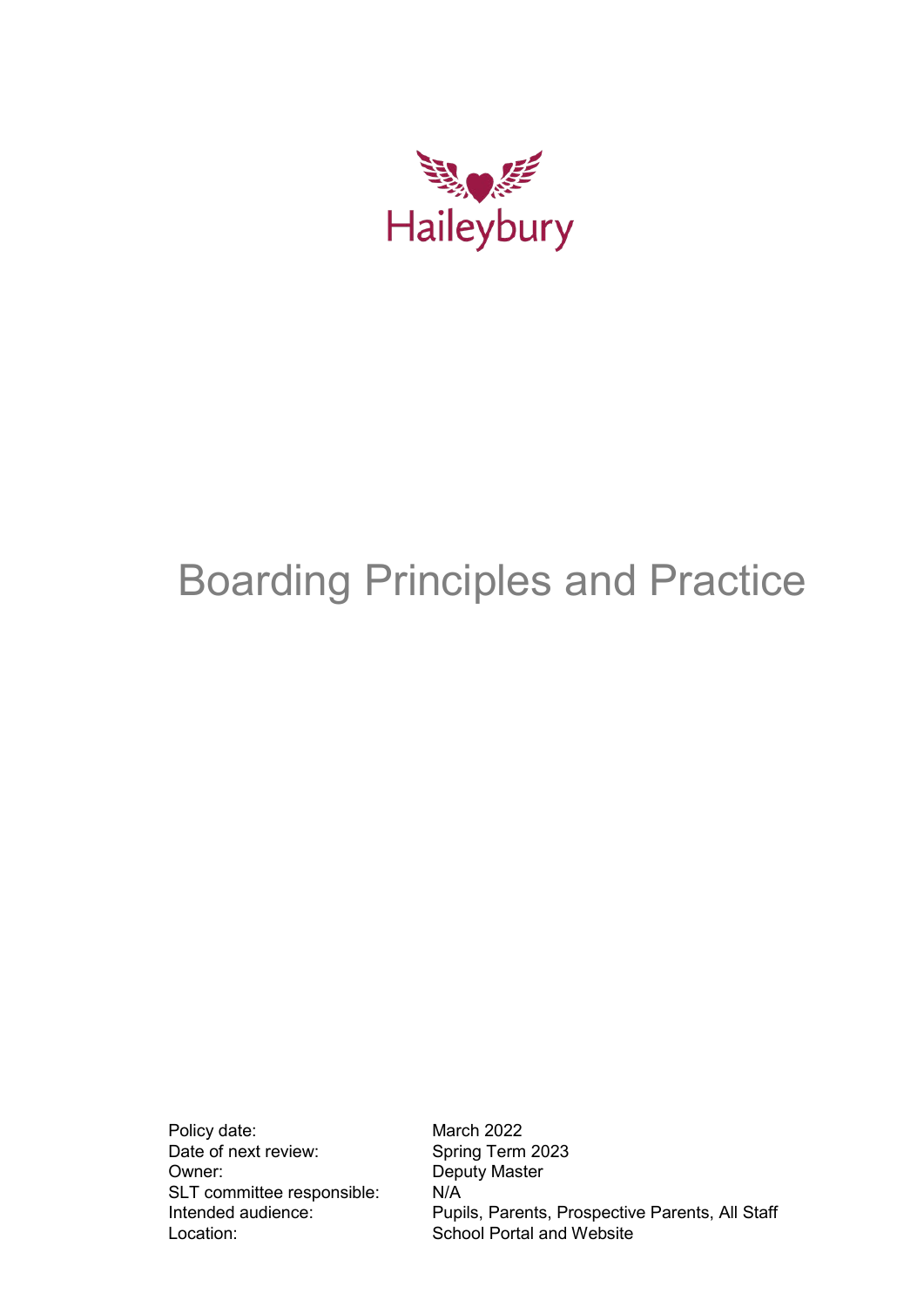## **1. Boarding Principles**

- 1.1 Working closely with parents, we aim to create an atmosphere in which success and achievement is championed, resilience and independence encouraged, and confidence, maturity and responsibility developed.
- 1.2 Every pupil at Haileybury, regardless of gender, age, disability, race or ethnicity, religion or belief, nationality, sexual orientation or cultural background has the right to be treated equally with respect and as an individual. In all aspects of School life, Haileybury promotes equal opportunity, diversity, inclusivity, and multiculturalism.
- 1.3 Within any school, learning is the primary focus. The atmosphere within the House should reflect this principle. It should be conducive to study and both promote and value academic progress and achievement. Pupils should therefore be able to work undisturbed and have access to support, be it academic, tutorial, pastoral, or peer support, whenever necessary. These aims will be achieved through well-structured study time during the school day as well as in the House. Formal and informal monitoring of academic progress, and also personal progress and welfare, through a Tutor, are continuous during a pupil's time at Haileybury.
- 1.4 Boarding at Haileybury should, as far as possible, reflect family life. We aim, therefore, to be an open and trusting community where a sense of both individualism and collective responsibility is fostered. Within our community, pupils should feel safe and secure, free from the threat of all forms of abuse and bullying, both on and offline, and in an environment where they can be happy, healthy and fulfilled.
- 1.5 Boarding at Haileybury should develop a strong moral sense, where pupils pride themselves upon being truthful and honest. They should have a high regard for the happiness of others and respect for others' privacy, welfare and property. We aim to develop leaders and team players; self-confident young people who can work with others. Prefects and other senior pupils within the House will be trained by House staff so that duties are carried out in a fair, reasonable and supportive manner.
- 1.6 Boarders must be able to contact parents, family and friends either in person, by post, by email, telephone (landline or mobile) or online. When mobile phones are not permitted, pupils will be able to use the HM's landline to make a call.
- 1.7 Haileybury provides a wide range of facilities and opportunities for its boarders: academically, in Music, Art, Drama, Sport and in many other ways. These facilities are available throughout the week, and particular attention is paid to ensure that there is a full programme of weekend activities. Haileybury actively encourages involvement in exercise and sport as an aid to both physical and mental wellbeing and also promotes a healthy lifestyle with guidance on all aspects of personal and social development including physical and mental wellbeing, diet, relationships and sex, alcohol, tobacco and drugs.
- 1.8 A high priority is placed on maintaining pupils' safety around the school site and within the local area. In addition to clear guidelines for pupils themselves, Haileybury is covered by CCTV cameras and has a 24-hour security presence. Permission to leave school bounds may be granted by members of the House team, with due regard to pupils' safety and welfare. Pupils sign in and out when leaving the premises or returning.
- 1.9 The whole House must be seen as one community which includes boarding staff, their families and both boarding and day pupils. The relationships between pupils and staff must be one which engenders mutual respect and enables easy dialogue and the sharing of feelings.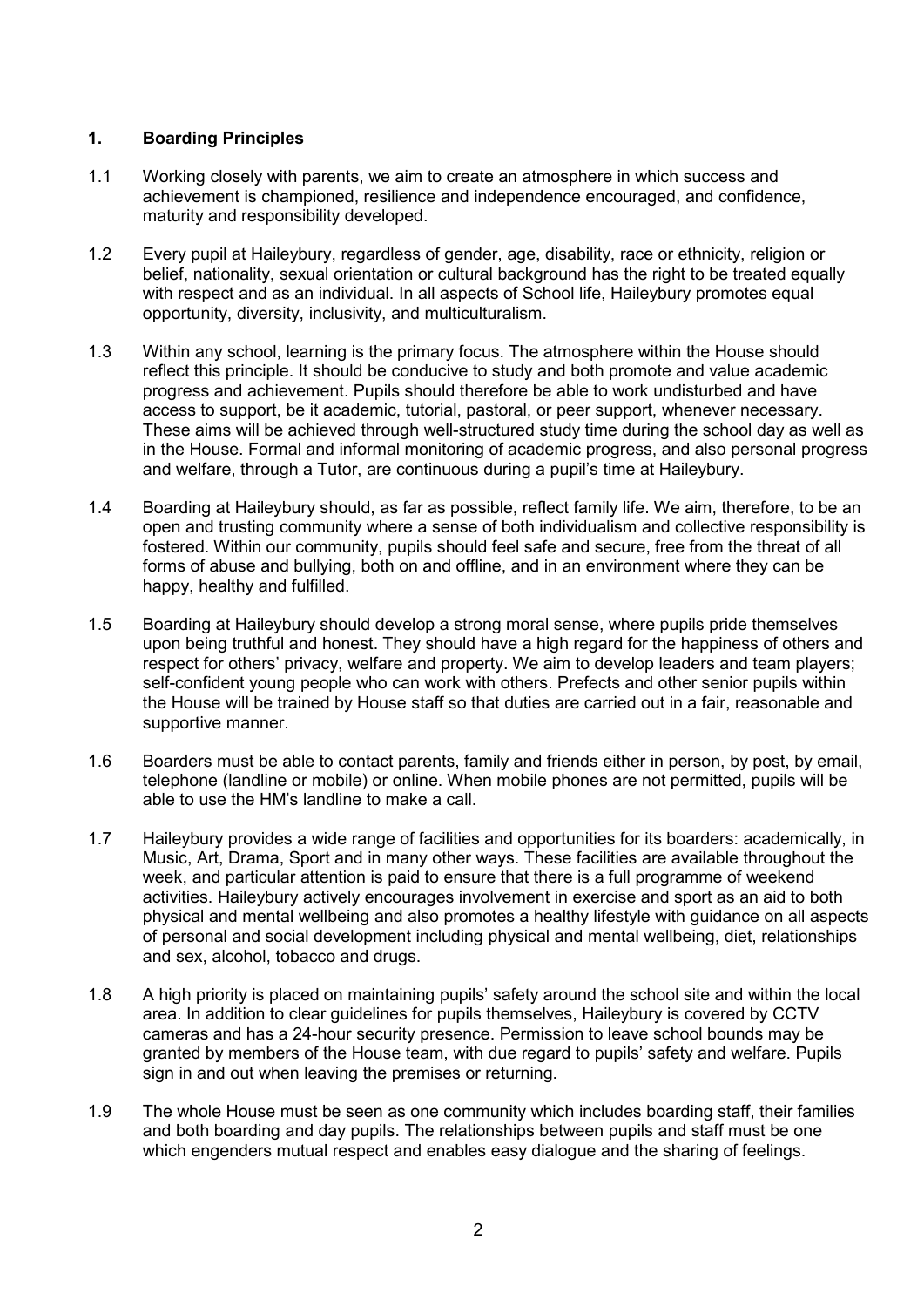# **2. Boarding Practices**

- 2.1 Haileybury has 13 houses, situated on the main site. All houses have a Housemaster or mistress (HM), an Assistant HM, a Resident Tutor, Tutors and a Matron.
- 2.2 Boarding at Haileybury is the responsibility of the Master delegated to the Deputy Master and the Head of Boarding. The Head of Boarding is the immediate point of contact for the HMs.
- 2.3 Boarding policies and protocols are reviewed regularly against the National Minimum Standards [for boarding schools.](https://assets.publishing.service.gov.uk/government/uploads/system/uploads/attachment_data/file/416186/20150319_nms_bs_standards.pdf) There are opportunities for all staff with boarding responsibilities to make a contribution to this process, through the Continuing Professional Development programme, weekly house Tutors' meetings and the House Review.
- 2.4 There is a regular pattern of meetings at which boarding and pastoral issues are raised and discussed. The whole teaching staff meets each week during the Half (mid-morning break); HMs have a briefing meeting with the Master and key members of the Senior Leadership Team (SLT) each Monday during the Half; there are also regular HMs' committee meetings which include the Master, the Deputy Master, and members both of the Senior Leadership Team and also the wider pastoral team.
- 2.5 Entrants into Main School (those aged 13+ and including those transferring from the Lower School - years 7 and 8) join one of 12 senior houses. These are communities of approximately 70, in which pupils between 13 and 18 years old live together in modern or recently updated surroundings which provide comfortable personal space, while simultaneously generating a strong sense of communal living and nurturing self-reliance and resourcefulness.
- 2.6 HMs are carefully selected senior staff and are responsible for the welfare of each pupil in their care. They live alongside pupils ensuring ready, natural and easy contact for all parties. HMs are assisted by an Assistant HM and a Resident Tutor, as well as a team of Tutors who each have special responsibility for a smaller group of pupils. The Resident Tutor, who may also be Assistant HM is also resident within the House. Furthermore, all houses have a Matron whose role is both pastoral and domestic. Additional support is provided by the Deputy Master, the Head of Boarding, the Proctor and Heads of Year. Mutually supportive relationships involving pupils, their parents, the Tutor and the HM are central to the success of a Haileybury education.
- 2.7 On all but two Saturdays each term (designated 'non-exeat' weekends) boarders may return to their homes after their afternoon commitment is complete. There is no requirement for boarders to remain after Saturday afternoon activities nor is there any expectation that they should depart. The School continues to operate as usual and a full and enlightened weekend programme is in place to provide opportunities for social activity on Saturday evenings and on Sundays, both on and off site.

# **3. Boarding Aims**

- 3.1 In boarding, we aim to:
	- develop the whole person, encouraging confidence with a respect for others;
	- produce an open and trusting ethos in which each boarder feels able to approach any other member of the community (staff or pupil), confident in the knowledge that they will be treated and respected as an individual;
	- create an culture of tolerance, openness and trust in which any kind of abuse, harassment or bullying has no place;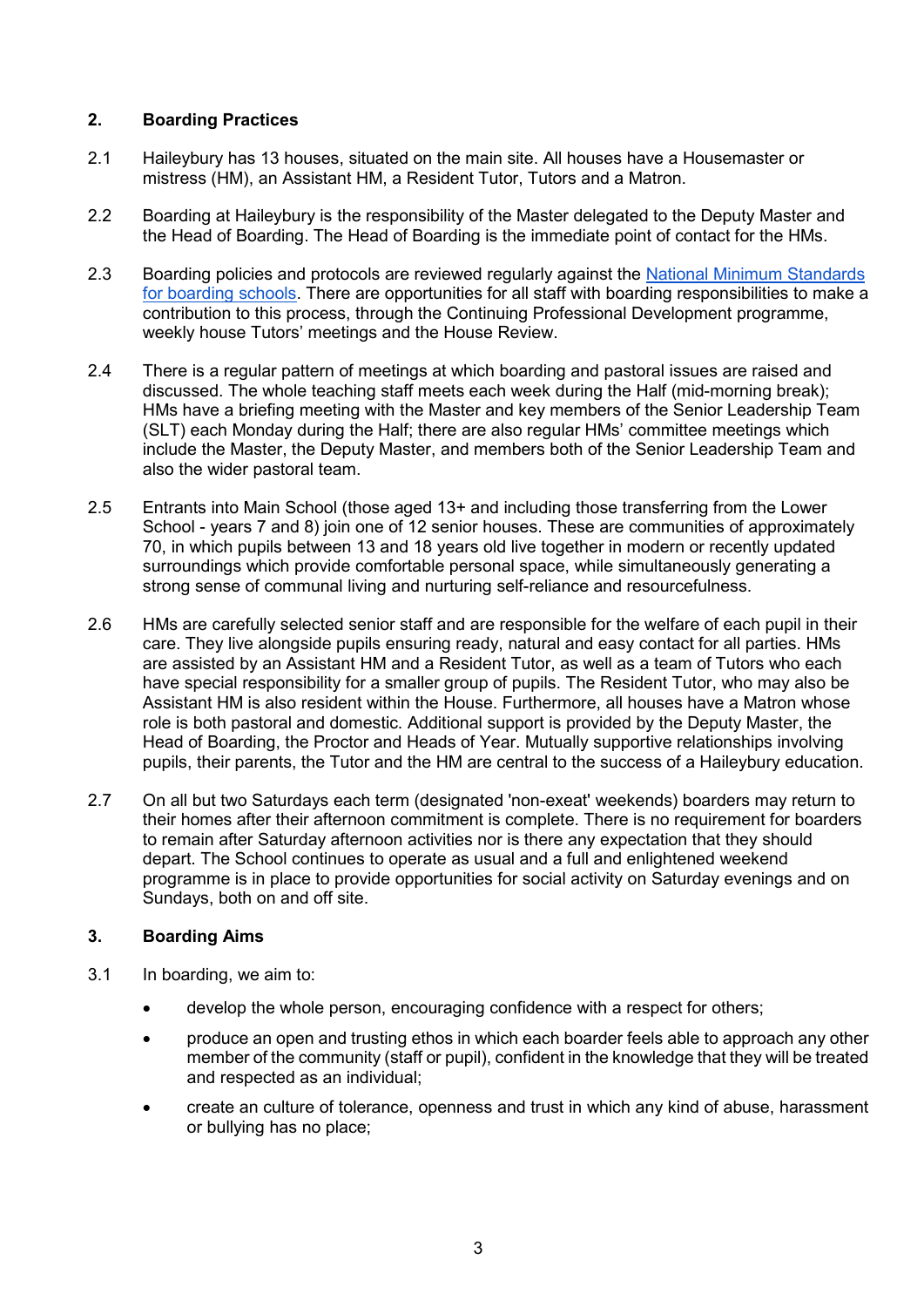- provide the conditions for boarders to develop their intellectual talents through wellstructured homework conditions, access to staff and other pupils, participation in activities and in an atmosphere which values effort;
- provide a range of activities, hobbies and opportunities related to age and maturity that will assist in the personal, social and cultural development of each boarder;
- safeguard and promote the welfare of each boarder, by providing an environment that is, as far as possible, free from physical hazards and dangers of any sort;
- provide accommodation that is comfortable and suited to the needs of boarders, according to age and maturity, and which provides adequate levels of privacy;
- develop boarders' responsibility for self, for others and for the environment;
- develop boarders' qualities of leadership and ability to work as part of a team;
- encourage boarders to contribute to the needs and welfare of others in the House and School, as well as those in the wider community;
- provide suitable conditions for boarders to feel able to turn to members of staff to share positive achievements, as well as to seek advice, counselling and support during times of difficulty.

#### **4. Other Matters**

#### Medical Arrangements

4.1 Medical matters are the responsibility of the Health Centre Manager operating from a 24 hour onsite medical facility. Pupils are registered with a local GP surgery whose doctors visit the School during the week. A School Nurse is available 24 hours a day either on call or in the Health Centre.

#### Supervision

- 4.2 There is adult supervision in the Houses by an identified member of staff. Each member of this team has a clearly defined role and job description which details their particular responsibilities. Duty rotas are published and pupils are aware who is on duty.
- 4.3 The HM organises the rota of supervision with each member of the team supervising the House in line with their responsibilities set out in their job description. Whilst on duty the member of staff must be onsite throughout the duration of the duty.
- 4.4 Boarding staff are fully aware of the House rules, systems, fire procedures and have access to emergency telephone numbers if required – including the Deputy Master, Head of Boarding, and security team. Regular formal and informal meetings of boarding staff take place to ensure the effective exchange of information. Additionally, a formal handover of duty will take place when the member of staff on duty changes, again with all relevant information exchanged.
- 4.5 A record is maintained within the House (the Day Book) to ensure a formal record is kept of all events and issues.
- 4.6 House registers, including details of any absences, are kept centrally in the School's information management system (iSAMS).

**Privacy** 

4.7 Living with others in a boarding house places obvious limitations on personal privacy. It is expected that boarding staff and pupils respect the privacy of others. Staff should 'knock and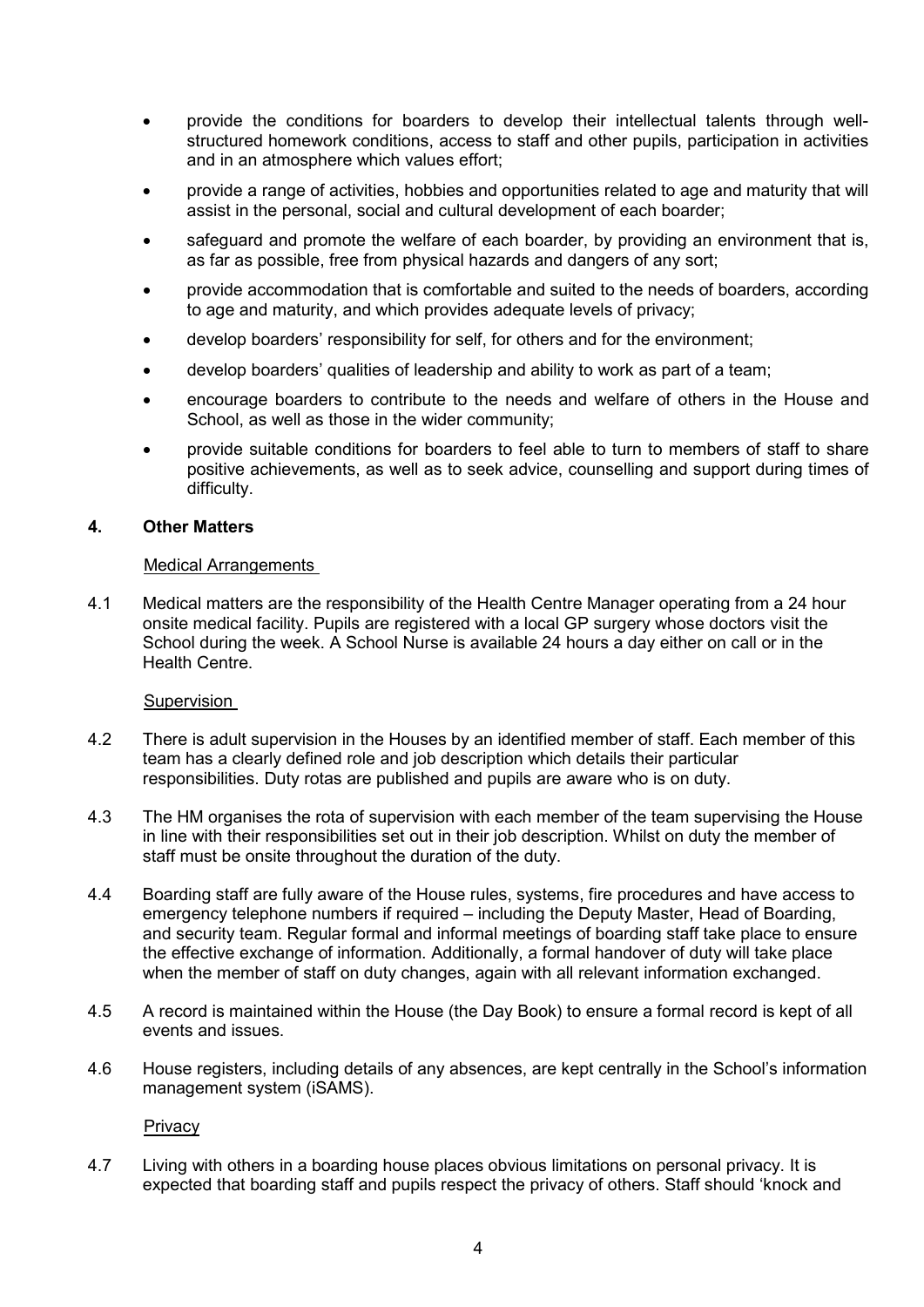wait' before entering bedrooms; pupils should be allowed to dress, undress and wash free from unnecessary staff intrusion. Pupils' wash room facilities should be discreetly monitored for health and safety purposes and staff must only enter if there is no response.

4.8 Staff resident in the boarding house should be discreet as their accommodation will be in close proximity to rooms. Staff must behave appropriately within this accommodation and be ever mindful that pupils are nearby.

### **5. Complaints**

- 5.1 Pupils should be fully aware of how to make a complaint. Access to the Complaints Procedures will be provided to all pupils at the start of each academic year via the Pupil Handbook.
- 5.2 There will also be an anonymous suggestions box in each House for pupils to make comments, suggestions and complaints to the HM or Peer Supporters.

# **6. Prefects**

6.1 The roles of senior pupils are essential to the smooth running of the House and will involve responsibility. Senior pupils are expected to be good role models for younger boarders and at all times uphold the rules of the School.